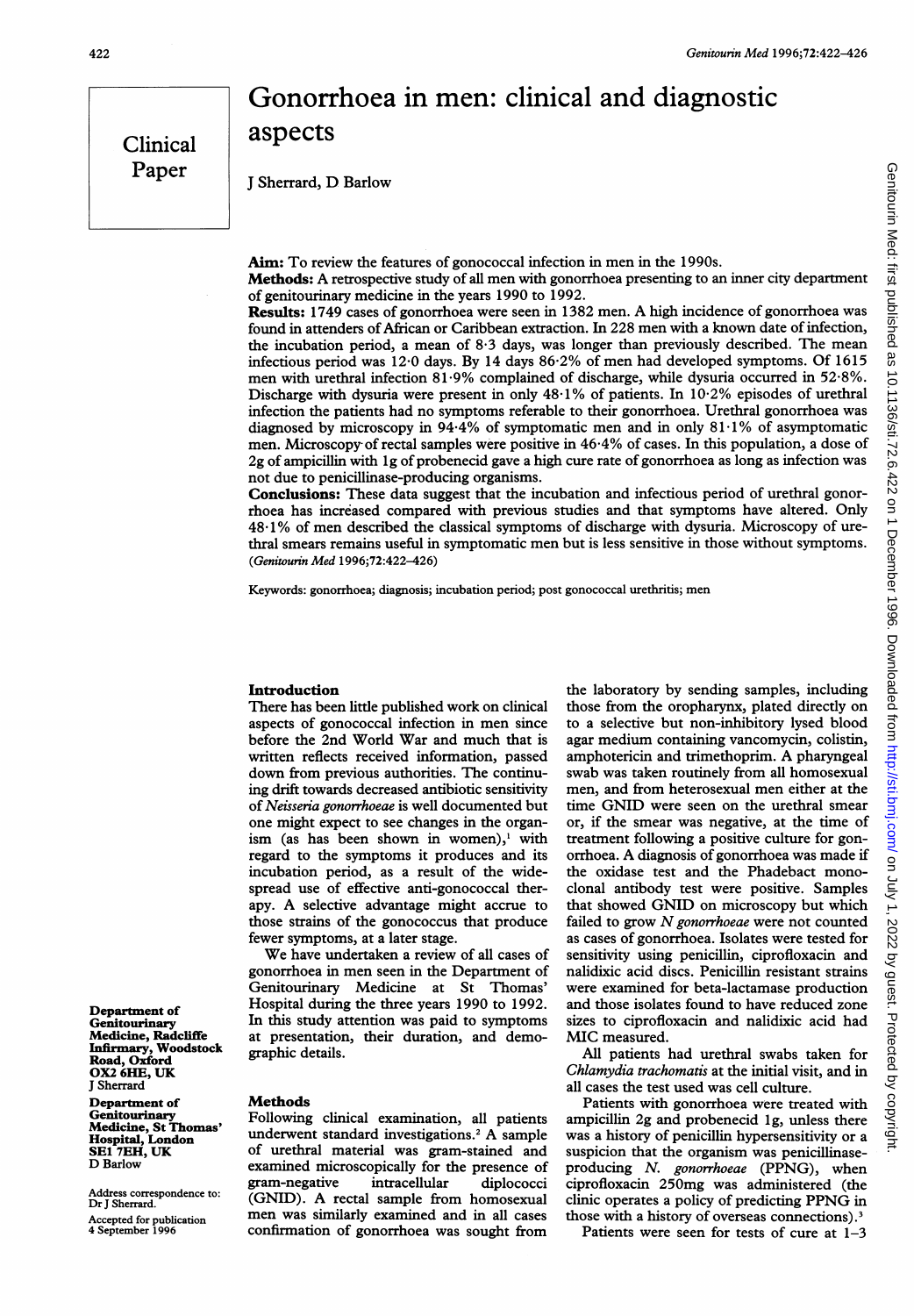Table <sup>1</sup> Ethnic group of heterosexual patients with gonorrhoea (GC)

|                                            | Heterosexuals GC                                           | Clinic population $*$ | Odds Ratio                          |
|--------------------------------------------|------------------------------------------------------------|-----------------------|-------------------------------------|
| <b>Black</b><br>White<br>Asian<br>Oriental | 1227(87.6%)<br>$148(10.6\%)$<br>$12(0.9\%)$<br>$10(0.7\%)$ | 11904<br>21576        | $15-03$<br>95% CI $(12.65 - 17.85)$ |

\*Figures for diagnoses in male heterosexuals attending the clinic in 1990-92.

and <sup>10</sup> days after treatment. A diagnosis of post gonococcal urethritis was made at this second test of cure in men who had <sup>a</sup> negative chlamydia culture from the initial visit, and whose urethral smear was negative for GNID, but where there were five or more polymorphonuclear leucocytes (PMN) per high power field, and in the absence of another cause of urethritis, such as meatal warts, balanitis or herpes infection.

#### Results

Full data were missing for 12 episodes, which were excluded from the analysis. There were 1749 episodes of gonorrhoea in 1382 men, including 88 (5 $\cdot$ 0%) due to PPNG.

Coincidental infection of the urethra with C trachomatis was found in 212 (15.3%) of 1387 cases of gonorrhoea in heterosexuals. Heterosexual men with gonorrhoea were significantly  $(p < 0.001)$  more likely to be black (of African or Caribbean extraction) than the general clinic population (table 1).

There were 362 episodes of gonorrhoea in 293 homosexual men, of whom 272 were white. Sixty eight  $(23.2\%)$  men were known to be HIV seropositive prior to the diagnosis of gonorrhoea. In eight (2.2%) of these episodes C trachomatis was isolated.

In  $127$  (7.3%) cases, the gonorrhoea was directly acquired overseas of which 53 (41 .7%) of organisms were PPNG, mainly from regions where this is endemic. Imported gonorrhoea was seen from five continents, including 25 from Europe, 28 from the West Indies of which 15 (53.6%) were PPNG, 13 from North America, 30 from West Africa of which <sup>23</sup> (76-7%) were PPNG and <sup>18</sup> cases



Figure 1 Infectious and incubation period of urethral gonorrhoea ( $n = 228$ )

from South East Asia of which nine were PPNG.

A past history of gonorrhoea was given by 426 (30-8%) patients, and 259 men had repeated infections (626 episodes) during the three years of the study, with <sup>a</sup> maximum of nine episodes in one individual.

The mean age of men with gonorrhoea was  $26.7$  years (range  $14-67$ ).

# Incubation period and infectious period

Out of 1615 episodes of urethral gonorrhoea, it was possible to identify the date of infection accurately in 228. These were individuals in whom there was <sup>a</sup> history of <sup>a</sup> single contact with an individual on a known date, after which symptoms developed, and where any other partners (usually a long term regular partner) were screened in the department on at least two occasions and found to be free of infection. The incubation period in these men had <sup>a</sup> range of one to 57 days, with a mean of 8.3 and <sup>a</sup> median of 5-8 days. When those with coexistent chlamydial urethritis were excluded, the mean incubation period was  $8.1$ days with a median of 5.6 days. The mean infectious period was  $12.0$  days (median  $8.2$ ) in those with gonorrhoea alone with a range of two to 90 days, and  $12.8$  days (median  $8.1$ ) if chlamydia was also present. By 14 days 86.2% of men had developed symptoms (fig 1).

#### Symptoms

Information on symptoms were available for 1615 episodes of gonococcal infection of the urethra (table 2). The most common symptom was urethral discharge in  $1323 (81.9%)$ cases, while dysuria occurred in 853 (52 $\cdot$ 8%). Discharge with dysuria occurred in 777  $(48.1\%)$  cases. The average duration of symptoms in patients with urethral infection prior to attending the clinic was 6.2 days with a range of one day to one year. Patients with coexistent chlamydial infection were less likely to complain of urethral discharge and more likely to be asymptomatic when compared with those with gonorrhoea alone. Fifty one (3.2%) patients with urethral gonorrhoea complained of other symptoms related to their gonococcal infection including eleven with pain or swelling of the testes and one with disseminated gonococcal infection who presented with a rash. In  $164 (10.2%)$  episodes of urethral infection, the patients had no symptoms referable to their gonorrhoea, most probably being in the pre-symptomatic stage of gonorrhoea.4 A majority (89) of these patients attended as contacts of partners known to have gonorrhoea and a further 42 patients presented with symptoms unrelated to gonorrhoea such as warts or herpes. The remaining 33 patients with symptoms unrelated to gonorrhoea attended for "a check up" or expressing concerns about a recent sexual contact.

Twenty seven (19-6%) of 138 homosexual patients with rectal gonorrhoea had noticed some symptoms with  $10$  (7.2%) complaining of perianal or anal pain and discomfort, 16 (11.6%) of anal discharge and one  $(0.7%)$  of diarrhoea. Gonorrhoea was isolated from the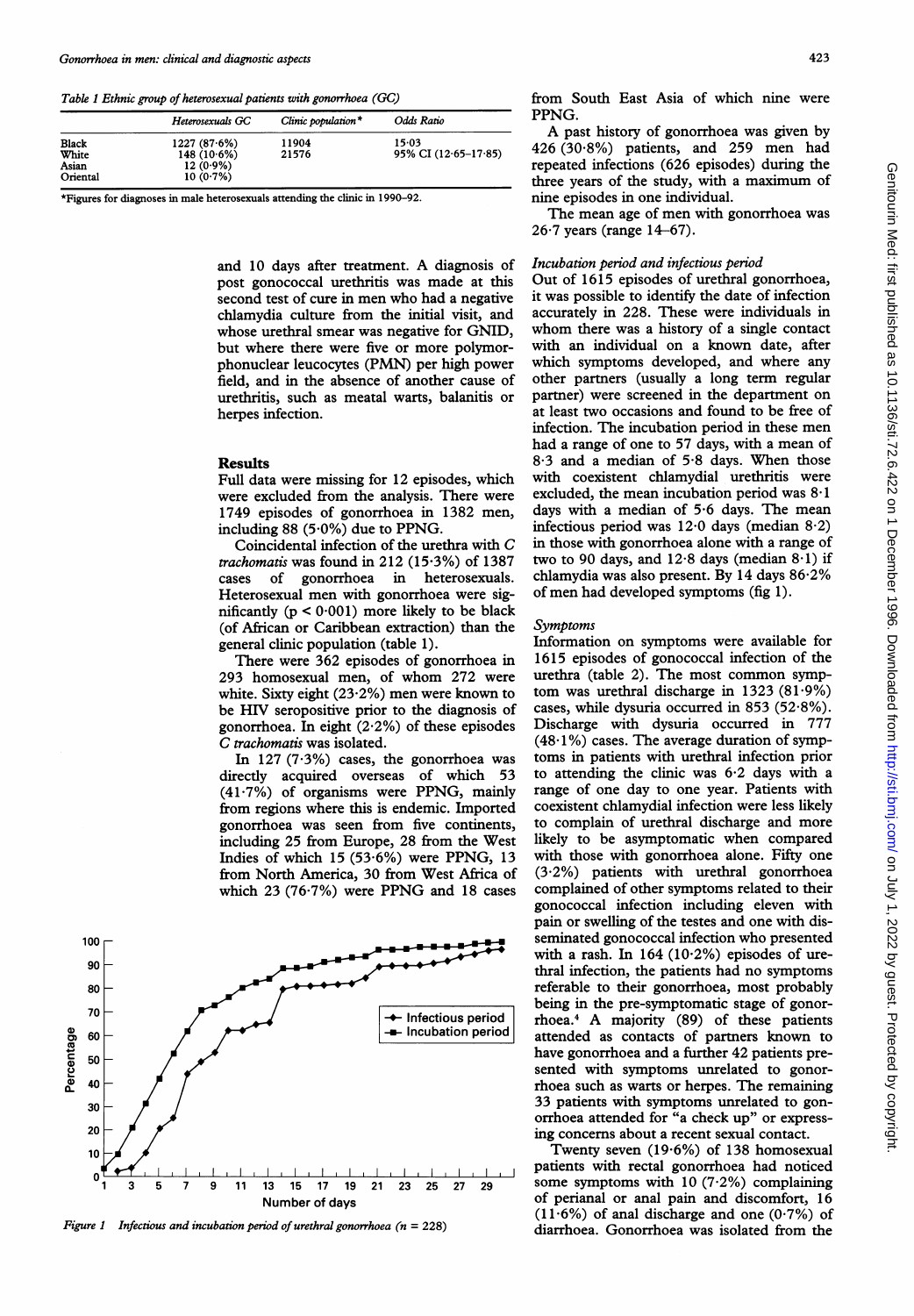Table 2 Historical incubation periods of urethral gonorrhoea in men

|                                  | Year of study | No patients | Mean Incubation | Treatment     |
|----------------------------------|---------------|-------------|-----------------|---------------|
| $L$ odin $11$                    | 1932          | 115         | $4.9$ days      | topical       |
| $L$ odin $11$                    | 1942          | 220         | 4.6             | sulphonamides |
| Lodin <sup>11</sup>              | 1952          | 193         | 6.0             | penicillin    |
| Lodin <sup>11</sup>              | 1954/5        | 145         | 6.1             | penicillin    |
| Schofield <sup>12</sup>          | 1978          | 242         | $6-2$           | penicillin    |
| Sherrard and Barlow <sup>6</sup> | 1989          | 113         | 7.9             | penicillin    |
| This study                       | 1990/2        | 228         | 8.2             | penicillin    |

oropharynx in 37 (2.7%) heterosexual men and in 67 (18-5%) homosexual men. Four (4-1%) patients with oropharyngeal infection had symptoms referable to the throat.

A total of <sup>15</sup> (0.8%) complications of gonorrhoea were recorded, with 13 cases of epididymo-orchitis, one thrombosis of the dorsal vein of the penis and one disseminated infection. This figure is comparable to the  $1.1\%$ rate reported nationally in the 1994 KC60 returns.<sup>5</sup>

#### **Diagnosis**

Urethral gonorrhoea was diagnosed by microscopy in 1503 (93-1%) of 1615 episodes. When asymptomatic men were excluded the number of cases of urethral infection diagnosed by microscopy rose to 1370 (94.4%) of 1451 episodes. In asymptomatic urethral infection the diagnosis was made by microscopy in only 133  $(81.1\%)$  of 164 episodes. In six of the 31 asymptomatic episodes, where microscopy was negative for GNID, there were less than <sup>5</sup> PMNs per high power field.

Microscopy of rectal samples was less sensitive, with 64 positives (46.4%) out of 138 cases: this is a higher figure than the 30.6% found in women.'

#### Treatment

Ampicillin 2g with probenecid lg was prescribed in 1406 episodes of gonorrhoea, and



Figure 2 Symptoms of urethral gonorrhoea in men  $(n = 1615)$ 

failed to eradicate the infection in 51  $(4.2\%)$ of the 1211 cases where there was at least one test of cure performed. PPNG was isolated from 28 of these treatment failures and two further isolates were penicillin resistant. Excluding those with PPNG, our regimen of low dose ampicillin with probenecid, gave  $\frac{3}{2}$ . cure rate of 1160 (98 $\cdot$ 1%) of 1183 cases where there was follow up. Of the 21 treatment fails ures in patients with penicillin sensitive organ $\leq$ isms, seven failures were in the oropharynx and four in the rectum; all these patients were: asymptomatic. There were 10 episodes of fail<sup>92</sup> ure to eradicate urethral infection and eight of the patients were asymptomatic, having previ $\frac{1}{2}$ ously been symptomatic. Nine patients with PPNG were treated with ampicillin and probenicid and cured with this regime.

Ciprofloxacin 250 mg was the initial treat $\epsilon$ ment in 149 episodes, with three  $(2.0\%)$  failures, two of which were with ciprofloxacin resistant organisms, one of which was addi $\stackrel{\text{def}}{=}$ tionally PPNG. The third treatment failured occurred in a case of oropharyngeal infection. Other treatments included co-trimoxazole $\%$  spectinomycin, and tetracycline whem spectinomycin, microscopy had been negative for N gonor*rhoeae*. Seven  $(0.4\%)$  patients who were microscopy negative and had no urethriti $\tilde{\mathbf{g}}$ received no treatment as they defaulted from follow up, and subsequent attempts to contac $\check{\mathbf{\Phi}}$ them were unsuccessful. on July 1, 2022 by guest. Protected by copyright. <http://sti.bmj.com/> Genitourin Med: first published as 10.1136/sti.72.6.422 on 1 December 1996. Downloaded from

#### Follow up

Following a diagnosis of gonorrhoea patient $\tilde{g}$ were given an appointment to reattend in 24–48 hours, and again 10 days later. Despite the efforts of the Health Advisers 235 (13.5%) of the 1742 patients receiving treatment failed to attend for any follow up, and a further  $33\frac{1}{2}$ (19.1%) defaulted their second test of cure. There was complete follow up in 1175. (67-2%) episodes.

## Other infections

C trachomatis was isolated in 220 (12.6%) episodes of which 212 were heterosexually acquired. Forty six (20.9%) of patients with coexistent chlamydial urethritis defaulted follow up and therefore were not treated. Of the 1075 patients with urethral gonococcal infection who completed follow up 174 had chlamydia and  $639$  (70.9%) of the remaining  $901$  were diagnosed as having post gonococcal urethritis.

Other coexistent infections included genital warts in 3.3% patients, HIV infection (both previously known and newly diagnosed) in  $8\overline{6}$  $(4.9\%)$  men, genital herpes in 26  $(1.5\%)$ patients, Trichomonas vaginalis in 33  $(1.9\%\underline{\mathcal{B}})$ and 38 men with scabies, Pediculosis pubis  $\alpha \overline{\mathbb{P}}$ candidiasis. Three men were found to have early infectious syphilis and six cases of late latent disease were diagnosed.

### Discussion

It appears that gonorrhoea in men is <sup>a</sup> changing disease which confirms earlier studies from 1989.6 The "classical" presentation of gonor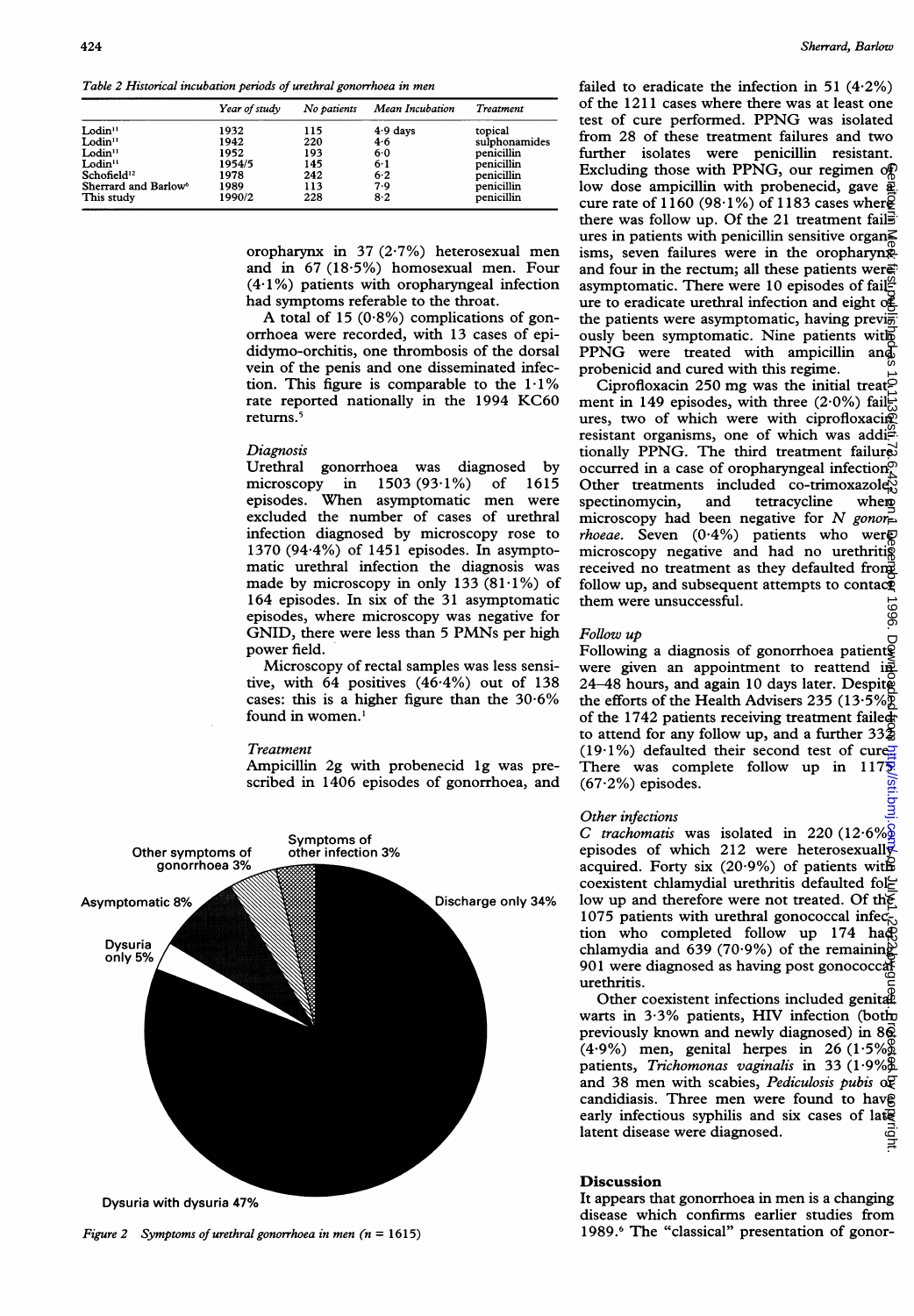rhoea is discharge with dysuria.7-10 In this study these symptoms were found together in only  $48.1\%$  of all those with urethral infection, or 54.7% of patients with gonorrhoea without chlamydia. It was not possible to quantify the severity of the dysuria but very few of the casenotes refer to the severe burning discomfort ("chaudepisse") of yesteryear.

The incubation period of gonorrhoea is given (unreferenced) in textbooks as 2 to 5 days but there have been few attempts to study this systematically. Lodin<sup>11</sup> suggested in 1955 that the incubation period of gonorrhoea might be increasing. Previous studies<sup>11-12</sup> have used the mean incubation period, <sup>a</sup> less meaningful measure than the median, in our view. However, it is clear that this has steadily increased since the introduction of antibiotics (table 2) and it is of note that the incubation period is longer than that seen in the same clinic in 1989.<sup>6</sup> A prospective study in 1974,<sup>13</sup> using a captive population which had been exposed to gonorrhoea in the Far East, gave a mean incubation period of 3.4 days but all participants had been briefed (and screened) before exposure and may have been on the lookout for symptoms. It may be that there are significant educational and social differences between the various study populations, but the published data do not allow for comparison. It is likely that very few of Lodin's population were black, as the study was conducted in Scandinavia in the 1930s to 1950s. It has been suggested in the past that blacks may have fewer symptoms from gonorrhoea for a variety of reasons including an observation that there may be differences in auxotypes found in black and white men.'4 Whilst the typing data on this population are currently incomplete, a study among men with gonorrhoea attending the same clinic in 1989 found no difference in auxotype between black and white men.'5

Lodin<sup>11</sup> noted that the period between development of symptoms and presentation at clinic had increased from  $1.8$  days in 1938 to 3.5 days in 1955. Our figure of 6-2 days, (from a walk-in, no appointment clinic) suggests that this trend continues. This steady increase is hard to explain but could result from a gradual lessening in the severity of symptoms.

Microscopy of a gram-stained urethral sample is confirmed as a highly sensitive examination for gonorrhoea in symptomatic men, although its sensitivity is much reduced in asymptomatic men, even when most of these are presenting as known contacts of gonorrhoea, and the index of suspicion of the microscopist is high.

Gonorrhoea is seen disproportionately in black clinic attenders and the rates of black men attending the clinic are higher than the figures from the census data for the local population. It may be that local heterosexual white men attend GU clinics elsewhere, or that they are more likely to seek care outside GUM clinics. However, the high rates of gonorrhoea in black men concur with other studies in both the USA and UK $^{16}$ <sup>17</sup> including two recent prospective studies,<sup>1819</sup> and, as has been previously reported, most cases of repeated infection occurred in black men.<sup>20-22</sup> Additionally, data from the national gonorrhoea audit in 1995 found most gonorrhoea in heterosexual men in London to occur in black men (Mark Fitzgerald, personal communication), making it unlikely that white men are seeking care away from their area of residence. Additionally, during the three years of the study there were only seven positive cultures for gonorrhoea in the department of microbiology that did not come from the GUM department, making it unlikely that patients are having the infection diagnosed by their local general practitioners.

Gonorrhoea, like most other sexually transmitted diseases, is accepted as an independent cofactor in the transmission of HIV infection<sup>23</sup> and our findings give cause for concern since high HIV seroconversion rates are already being seen in the USA among <sup>a</sup> group of heterosexuals who return to an STD clinic with repeated infections.24 This is especially the case as much of the imported gonorrhoea seen at this clinic comes from areas of the world where hetrosexual transmission of HIV predominates.

The high default rate from follow up of patients with gonorrhoea is well documented.20 In this clinic population the practice is to withhold antichlamydial treatment until after a second test of cure, but this has resulted in 46  $(20.9\%)$  of coexistent chlamydial infections being untreated. The majority of chlamydial infection was found in heterosexual men and the lower incidence of chlamydial infection in homosexual men is in accordance with other studies.25 We have observed patients with concurrent infection to be more likely to have fewer symptoms or to be asymptomatic than patients with gonorrhoea alone which implies they are unlikely to seek medical attention in the future for their chlamydia infection and thus act as a source of infection to others. In addition, if the figures for post gonococcal urethritis in men completing follow up are extrapolated to those defaulting a further 362 patients with urethral infection may have undiagnosed postgonococcal urethritis. However, the rates of postgonococcal urethritis seen in patients completing follow up are higher than described in other studies.<sup>26</sup> It may be that such individuals are more likely to remain symptomatic and therefore return for follow up and those defaulting may have lower rates of postgonococcal urethritis. If the rates of postgonococcal urethritis were as high in defaulters, 25% (408) of men with urethral infection may have required additional treatment, and in this clinic consideration needs to be given to treating patients with gonorrhoea concurrently with an antichlamydial agent.

- <sup>1</sup> Barlow D, Phillips I. Gonorrhoea in women-diagnostic,
- clinical and therapeutic aspects. *Lancet* 1978;**i**:761–4.<br>2 Thin RN, Whatley JD, Blackwell AL. STD and contracep-<br>tion in adolescents. *Genitourin Med* 1989;**6**5:57–60.
- 3 Sherrard J, Barlow D. PPNG at St Thomas' Hospital—a<br>
changing provenance. Ind J STD AIDS 1993;4:330-2.
- 4 Barlow D. The Carrier State—Neisseria gonorrhoeae. J<br>Antimicrob Chemother 1986;18;suppl A:73-9.
- 
- 5 Department of Health. *Sexually Transmitted Diseases,<br>England 1994. Statistical Bulletin* (1995) London: HMSO.<br>6 Sherrard J, Barlow D. Gonorrhoea in men. *Lancet* 1993;<br>341:245.